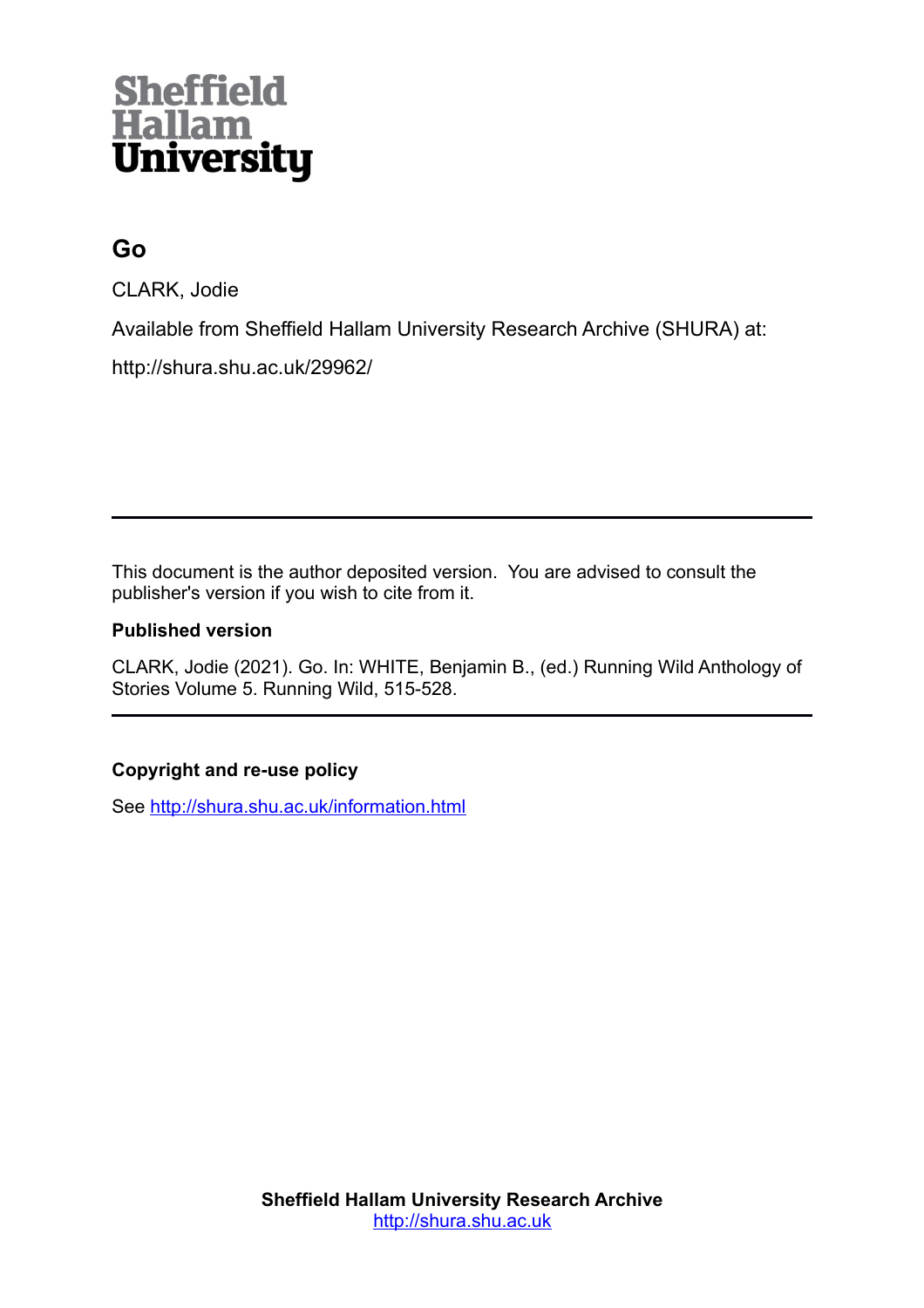Jodie Clark

Anna gripped the banister of the university library's vertiginous staircase with the same white-knuckled power she'd discovered during her turbulent transatlantic flight. She felt the bottom drop again as she reached the ground-floor helpdesk, now grasping nothing more substantial than a flimsy slip of paper, wet with her sweat.

Anna had inscribed the words on a sheet from the hotel pad before she'd started out today, in case she lost the power of speech or failed to contort her Virginia accent into something more understandable, if not more palatable, to her English addressees. She'd already mispronounced *Birmingham* twice since she'd arrived, once at Heathrow customs and once at Euston station, her thick tongue reluctant to renounce the Alabama namesake.

The bemused librarian glanced over what she'd written. *Abena Amina. Imperatives in Omotic Languages. PhD Thesis, University of Birmingham, 1985.*

*"*We don't hold hard copies of theses here anymore. They're all sent to the British Library."

"Can you tell me how to get there?" Anna whispered, like a frightened child.

"It's in London," was the response. "But you don't *go* to the British Library to access an archived thesis, you write to request it. They scan it and email it to you."

Anna imagined a less foolhardy version of her past self, discreetly filling out an online form from her work computer in Roanoke, scrolling through the returned digital file later that

Go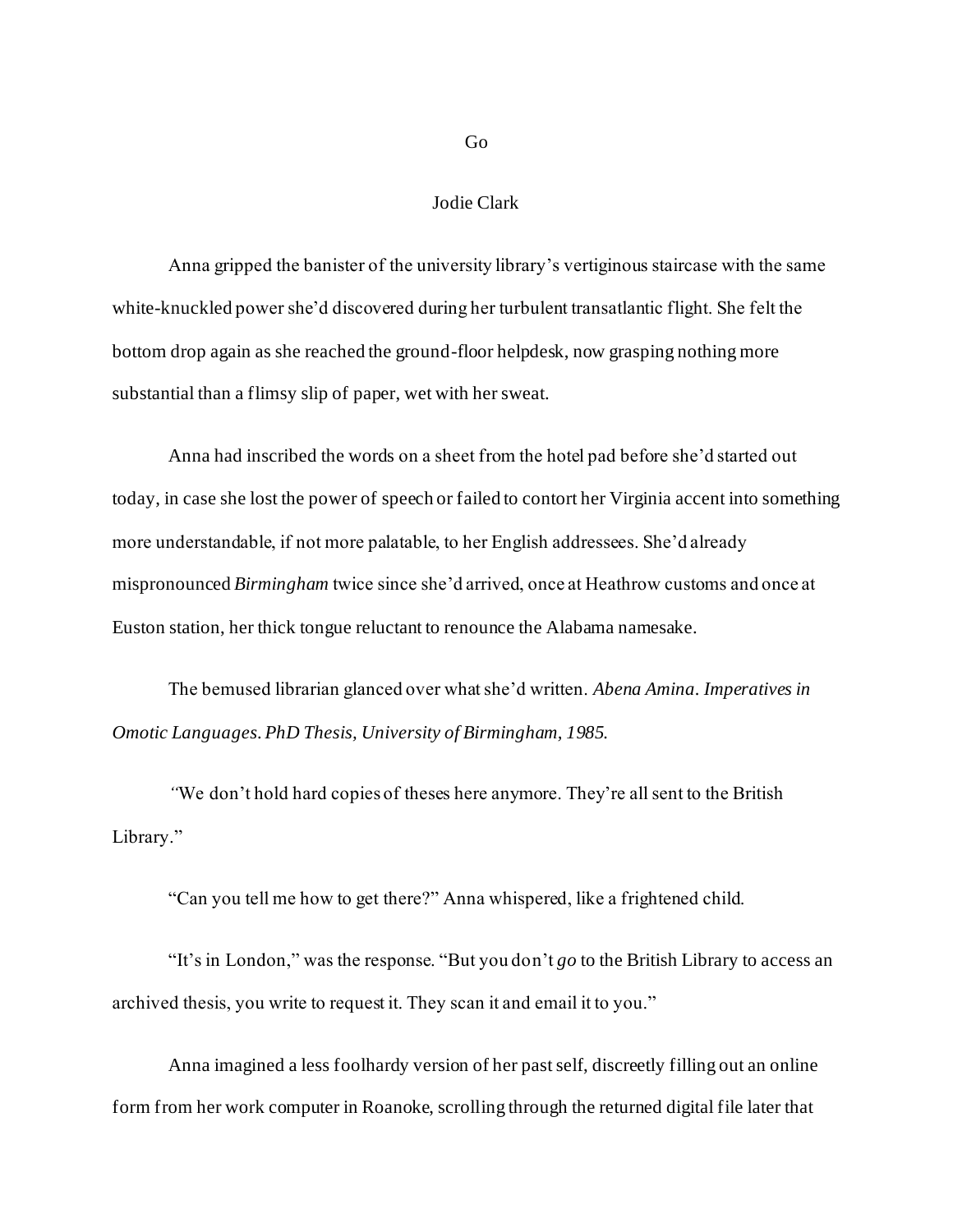evening while Rich graded papers, unaware. In a flash of hindsight she saw the tensions on their budget and marriage erased, never forming.

Shame pressed against her like a blinding wall of fire. She blinked. Her interlocutor's face appeared now as a blur of purposeful motion, silhouetted against imagined flames. "The departments sometimes hold onto the bound copies," she conceded, and made a few phone calls. The campus map she eventually handed Anna held the clues to the next stage in her ill-planned scavenger hunt. A name scrawled in the margins: *Adam Draper.* A circle drawn around one of the buildings: *Frankland.*

The Frankland Building, it turned out, housed a neglected repository of doctoral theses from days gone by. They'd been piled unceremoniously onto the sagging shelves of the cluttered psychology postgrad room. Adam Draper was the psychology postgrad who'd been tasked to serve as guide to the uninvited American visitor.

Anna spotted the volume within minutes, retrieving it from among scores of goldembossed maroon spines, half-hidden behind the misshapen blades of a Venetian blind caked with layers of dust. Its heft spoke of a mystery soon to be revealed. She pulled the tome to her and hugged it to her chest, as if it were a child she'd forgotten, returned to her fully grown.

"There must be something rather valuable in there," Adam said, and Anna realized he'd witnessed this devastatingly vulnerable scene. Her lips moved to excuse her behavior, but no words formed there. The vertigo she'd felt in the library still pulled at her, but now with a singly directed propulsion – a force that would not allow itself to be squandered on unnecessary words.

She'd not released her grip on her prize. "Do I sign this out or something?"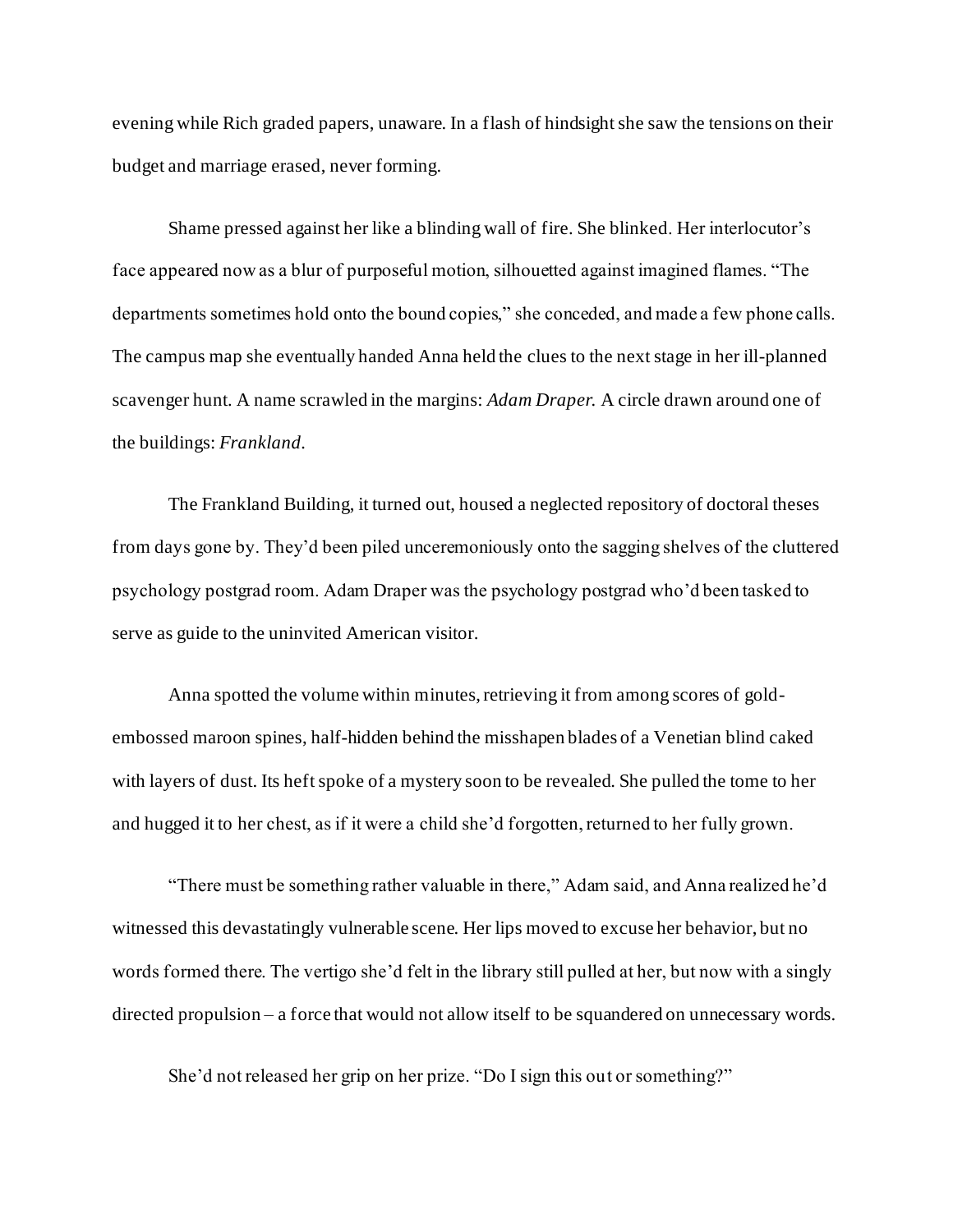"Well… the thesis isn't really supposed to leave the postgrad office. But you can stay and read it for as long as you like. I was planning on working in here today anyway."

So her guide became her silent companion as she plunged into the secrets of *Imperatives in Omotic Languages.*

\*

"Did you find out what you needed to know?"

They were perched on tiny stools at an only slightly larger table in the university staff bar. The room was so crowded with bodies and voices that they had to lean in toward each other to continue their conversation, a necessary intimacy.

"I'm not sure," she admitted. She inched forward on her seat to avoid the flailing arms of an unkempt man beside her, loud and red of face, holding forth to a small sycophantic audience. Anna looked out beyond this impromptu seminar, over the worn upholstered seats, the dark paneled walls, the garish beer-stained carpet. She couldn't imagine Dr. Amina feeling comfortable in this environment, twenty-five years ago. She couldn't imagine her feeling comfortable *now*, if she were somehow able to join them. People wouldn't see her for the esteemed academic she was. They'd probably think she was Adam's mother.

"Well, tell me one thing you did learn, then," prompted Adam. "What's an Omotic language? What's an imperative, for that matter?"

"Omotic refers to a family of languages spoken in southwest Ethiopia," Anna said. She found herself checking his face for a glimmer of interest with the mention of the African nation.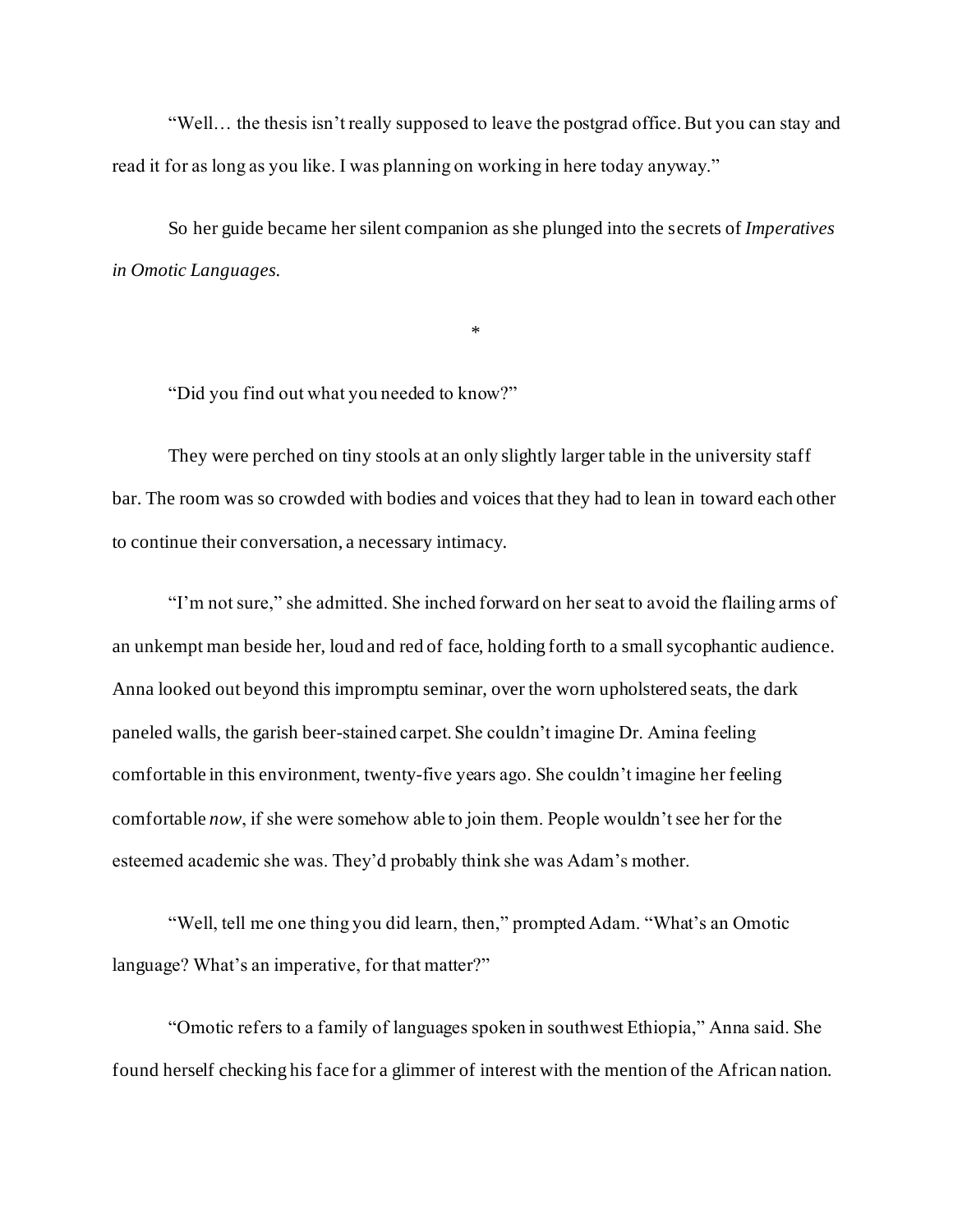*Stupid*, she chastised herself. She'd fallen victim to the insensitivity she'd just projected upon the bar's scholarly clientele, seeing Adam as Dr. Amina's son, when the only thing that connected them was that they'd both studied here. And that they were African American.

Not American, of course, neither of them.

Her mind reeled in its spiral of microaggressions, mercifully unvoiced.

"And imperatives are just commands," she continued, dizzily. "Did you guys learn it the way we did in school? A sentence can be a statement, a question, or a command. Indicative, interrogative, imperative. There is one thing I didn't know, or had never thought about, though…"

She paused. She'd drained half a glass of ale in her nervousness. The alcohol, the jet lag, and her whirring mind were luring her toward an uncharacteristic loquaciousness.

"Go on," prompted Adam.

"Well, one thing I read in Dr. Amina's thesis is that imperatives are often the simplest form of the verb. The root form. No inflections. No subject, even."

Adam leaned further in and grinned. "You're going to have to dumb this way down for me," he said. "I haven't done English since GCSE."

"GC…?"

"Exams we have to take when we're sixteen," he explained. "But enough about me. Imperatives. Go."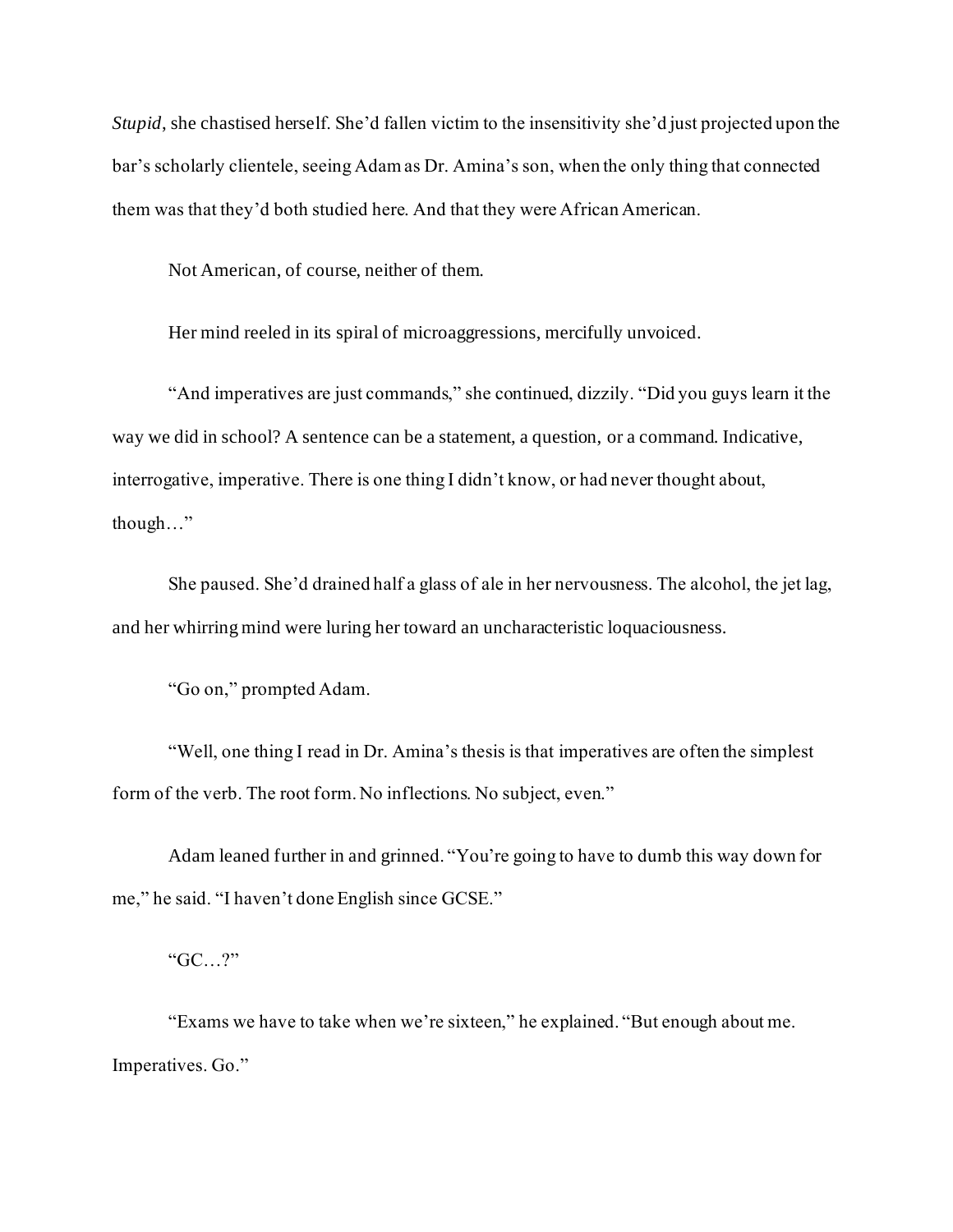She smiled. "Well, you've just given me the perfect example. *Go*. It's the simplest form of the verb, and you've delivered it as a command. As a question it might be "Are you going?" Three words, with an -*ing* ending on the verb. But the imperative is one word, *go*, with no inflection, no pronoun, no auxiliary. *Go* is all you need."

"Simple," said Adam.

Simple, it was not – not when she'd first heard that very same imperative –  $g_0$  – as a clear instruction from who knows where, probably the same force that had propelled her bewildered steps toward the Frankland building in the last phase of this baffling adventure. It had started with a half-hearted scroll through Facebook, which had brought the unexpected news of Dr. Amina's death.

\*

A memorial service had been organized in Washington at Howard University.

*Go*.

How could she go? The event was in two days. It was an eight-hour drive, round trip. She had work.

*Go*.

She couldn't call it a voice. The message had not been spoken. A compulsion, perhaps. A propulsion, a vector, a magnetic pull. A circle on a map. A wise hand on her back, reassuring but unrelenting, pushing her forward.

Rich hadn't seen the point in her making the trip. He couldn't even put a face to the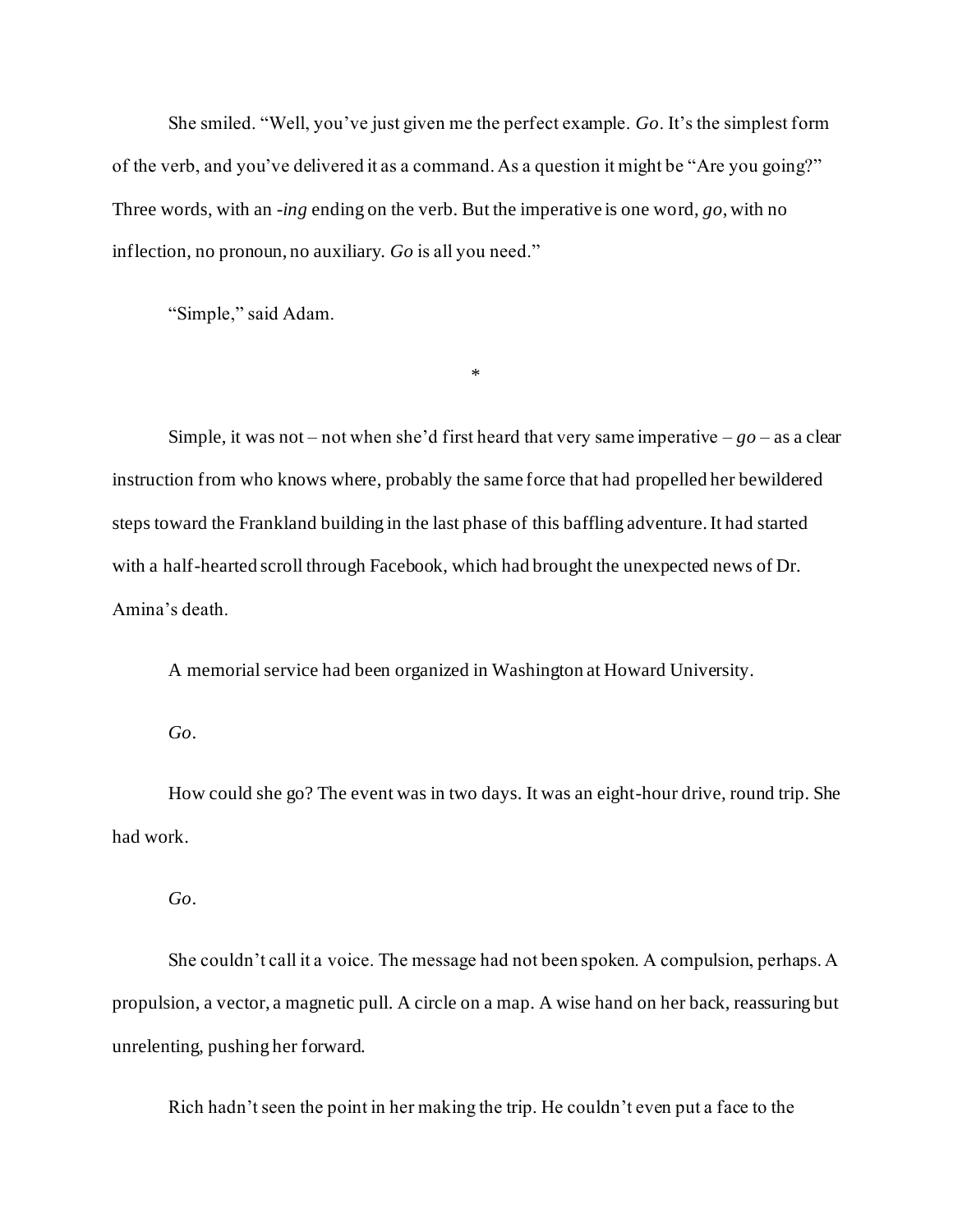name: Dr. Abena Amina, Dean of Students at Farley College in the late '90s. Anna was astonished that the defining moment of her early adult life had left no trace in the annals of her husband's memory.

\*

"It turns out it isn't actually as simple as that," Anna told Adam. "Certainly not in the Omotic languages."

"Why not?" he asked.

Anna had just returned to their table with another round of drinks. Having successfully negotiated the press of the growing crowd and the shouted transaction at the bar, she was feeling relaxed enough to absorb some impressions of her companion. He was young, she realized, at least ten years her junior. His facial features betrayed the restless energy of a very young man. His mouth, framed by a carefully trimmed moustache and goatee, was quick to burst into a smile, his eyes always ready to dance. His eyebrows curved gently, generously, like the arched windows of a church. He wore a pale blue gingham shirt, the top buttons undone, his sleeves rolled up to his elbows. He would become a different type of professor than Rich, who preferred a more slovenly look, a sweatshirt to cover his growing paunch, his straggly hair failing to hide his bald patch, his face turning blotchy when something excited him. The corpulent gesticulator beside her, who was still captivating his retinue of female postgrads, was probably an English professor.

Adam was waiting for her answer. "What makes Omotic languages less simple?" Was it politeness that made him ask with such seeming eagerness? The light in his eyes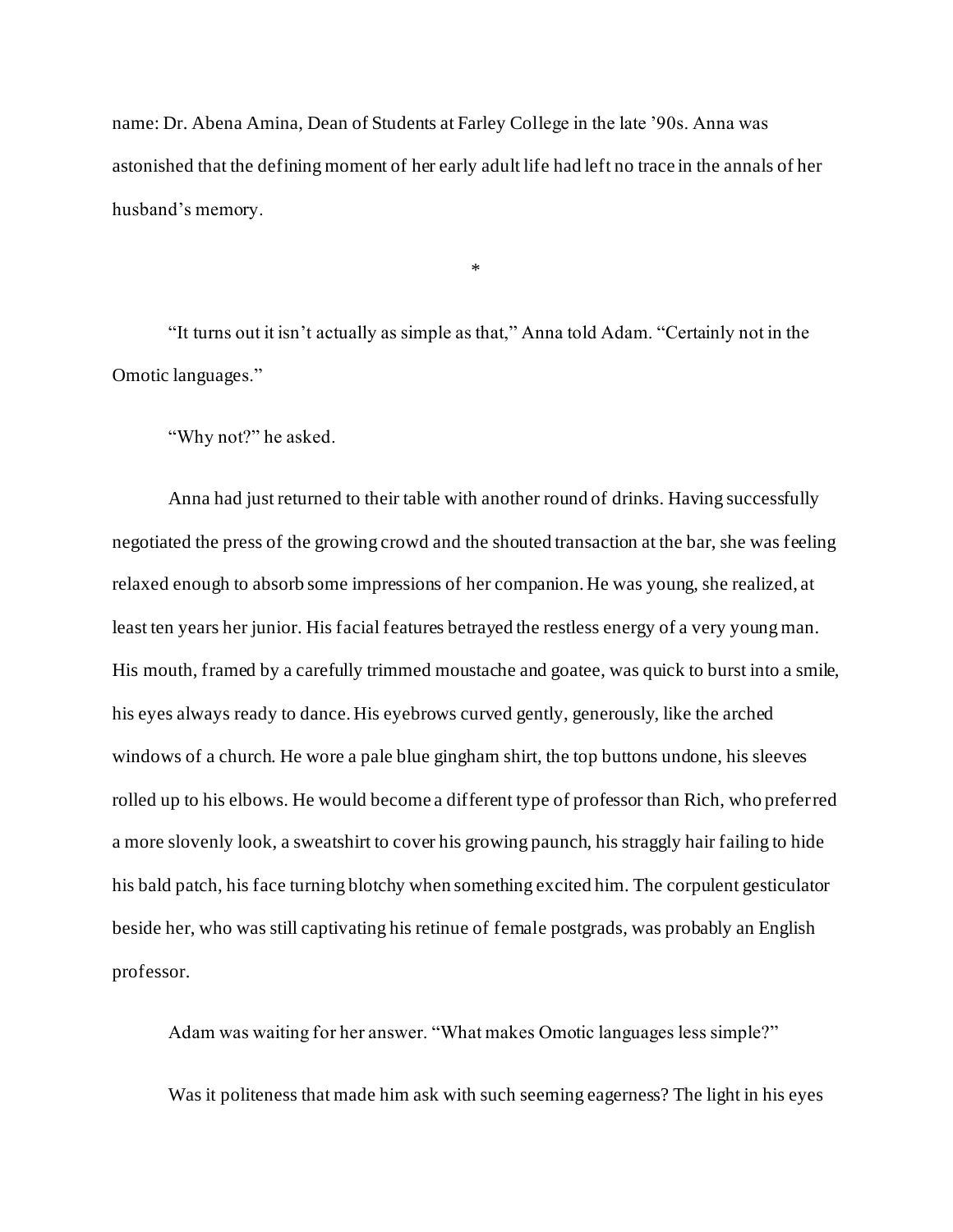suggested otherwise.

"Well, linguists make a distinction between canonical and non-canonical imperatives. Canonical ones are the simple ones – the ones we're most likely to find in English. Where the root of the verb is used to tell someone what to do." She was muddling this. She took a sip of ale and tried again. "Canonical imperatives are addressed to a second person – to *you*. When you say *Go* you mean *You go* as in, you want me to go. Non-canonical imperatives are directed at someone other than the addressee."

"What, like first person? Like when I tell myself to do something?"

"Yes, well in English there's no grammatical system for non-canonical imperatives, so you'd probably just address yourself in the second person."

"Adam, go!"

"Exactly. But you'd do something different if you wanted to address an imperative to the first-person plural, to *we*. To *us*, I mean. To you and me."

He'd understood. His grin felt like a blessing, like the sun peeping out of the clouds to warm her shoulders on a brisk day. "Let's go," he said.

\*

They did go. He directed the taxi driver to an Indian restaurant a few miles away from campus. The walls near their booth were decorated with small, jewel-framed mirrors, in which Anna caught surprising glimpses of the light in her own dancing eyes.

"So speakers of Omotic languages are more likely to use first-person imperatives?"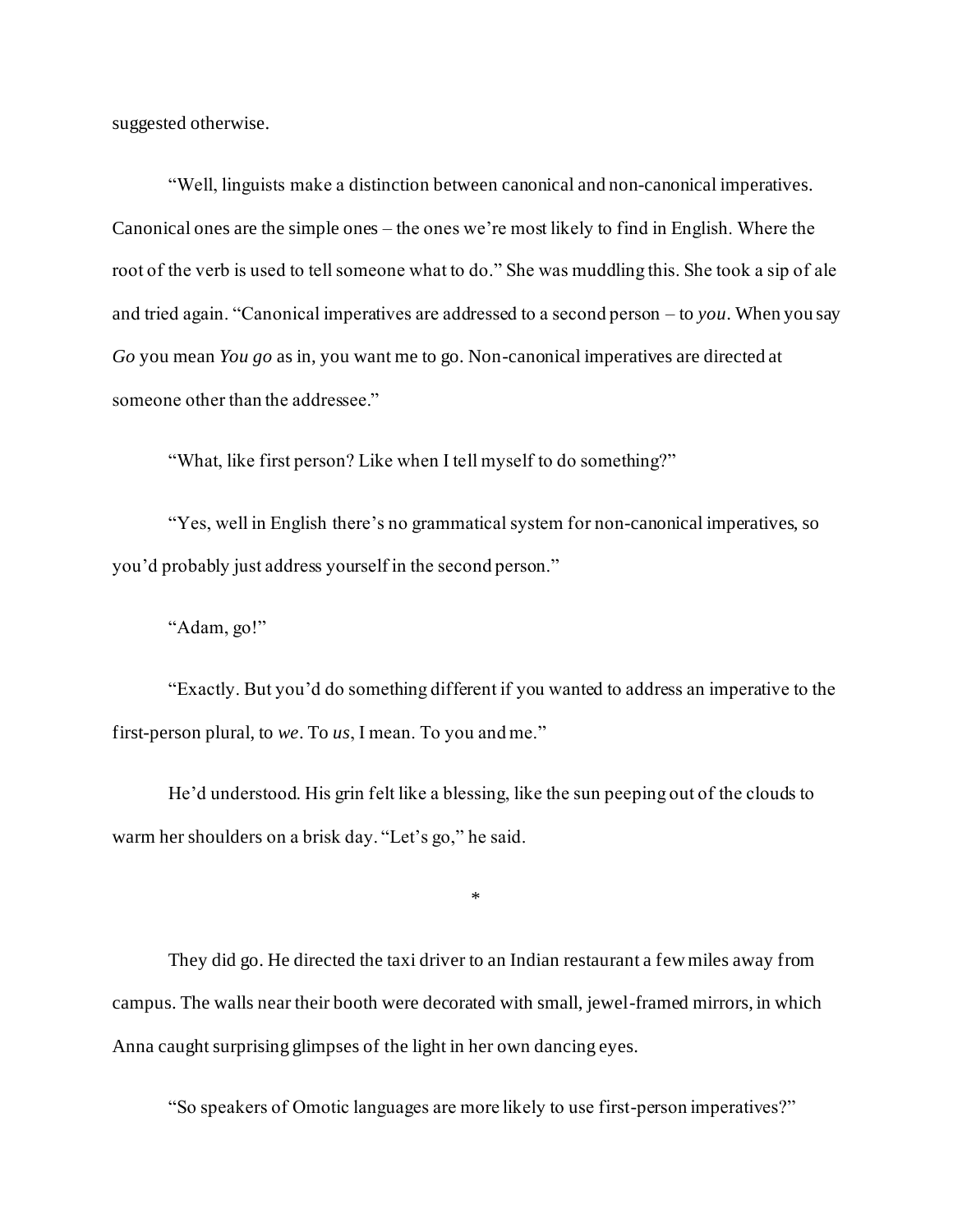Adam asked.

"They're not necessarily more likely to use them, but some of them have more distinct ways of encoding them in their grammar. Hortatives, they're called – the first-person imperatives. Jussives is the name for third-person commands."

"Third person is he or she, right?"

"Or it or they, yes. Someone or something outside of the interaction."

"How can you command someone you're not talking to?"

Anna had wondered that herself. But an example from Dr. Amina's thesis had cleared it up. "Peace be with you," she said.

Her friends in Roanoke would have automatically produced the response: *And also with you*.

Adam's silence suggested he wasn't a churchgoer. His poppadom clicked as he broke it in two.

"Isn't that a second-person imperative? Peace be with *you*?"

"No," she said. "I'm talking to you, but the one I'm commanding is an entity that's not in the conversation. Peace. Third person. You can tell it's an imperative because I've used the infinitive form of the verb. It's not peace *is* with you or peace *was* with you. Peace *be* with you."

He leaned back in his chair as if delighting in her blessing. "I wish I could be as excited about my research as you are about yours."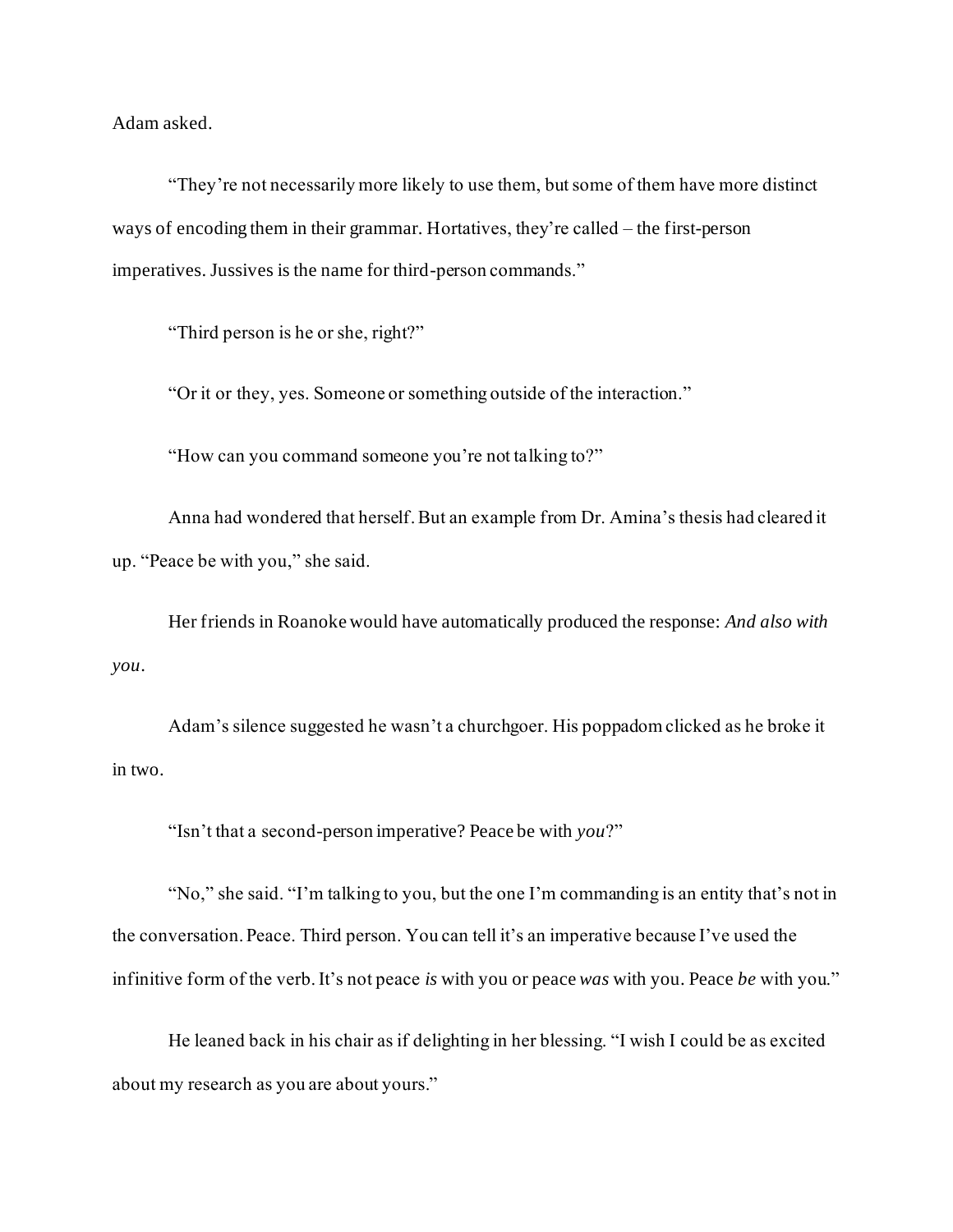The comment gave her pause.

He thought she was a PhD candidate, like him.

Or even – given the extra years she had on him – a professor.

He thought she belonged in university libraries, in academic offices cluttered with maroon-bound volumes of forgotten knowledge, in staff bars filled to bursting with traders in ideas. To Adam, Anna was no faculty wife, no mere extra at department socials or taciturn hostess of intimate gatherings at their home for Rich's favorite students, the ones who admired him the most.

"So what brought you all the way here to track down a thesis from the '80s? Who's Abena Amina?"

An unwelcome refrain now echoed in the chambers of her mind – that song from *The Lion King*, the one she'd come to detest. Her circle of friends at Farley used to sing the syllables of Dean Amina's full name to the tune of "Hakuna Matata."

*Abena Amina. Such a wonderful dean. Abena Amina. It ain't her fault she's mean. Farley College is free… of diversity. Abena Amina!*

It titillated them, to be so self-aware and edgy – to knowingly break the implicit taboo. To be un-PC. The insensitivity of their attempts at sophistication alarmed her now. Rich had participated in these clandestine mockeries – he may even have invented them – and now he claimed not to remember their target.

Dean Abena Amina was the only Black member of Farley College's faculty during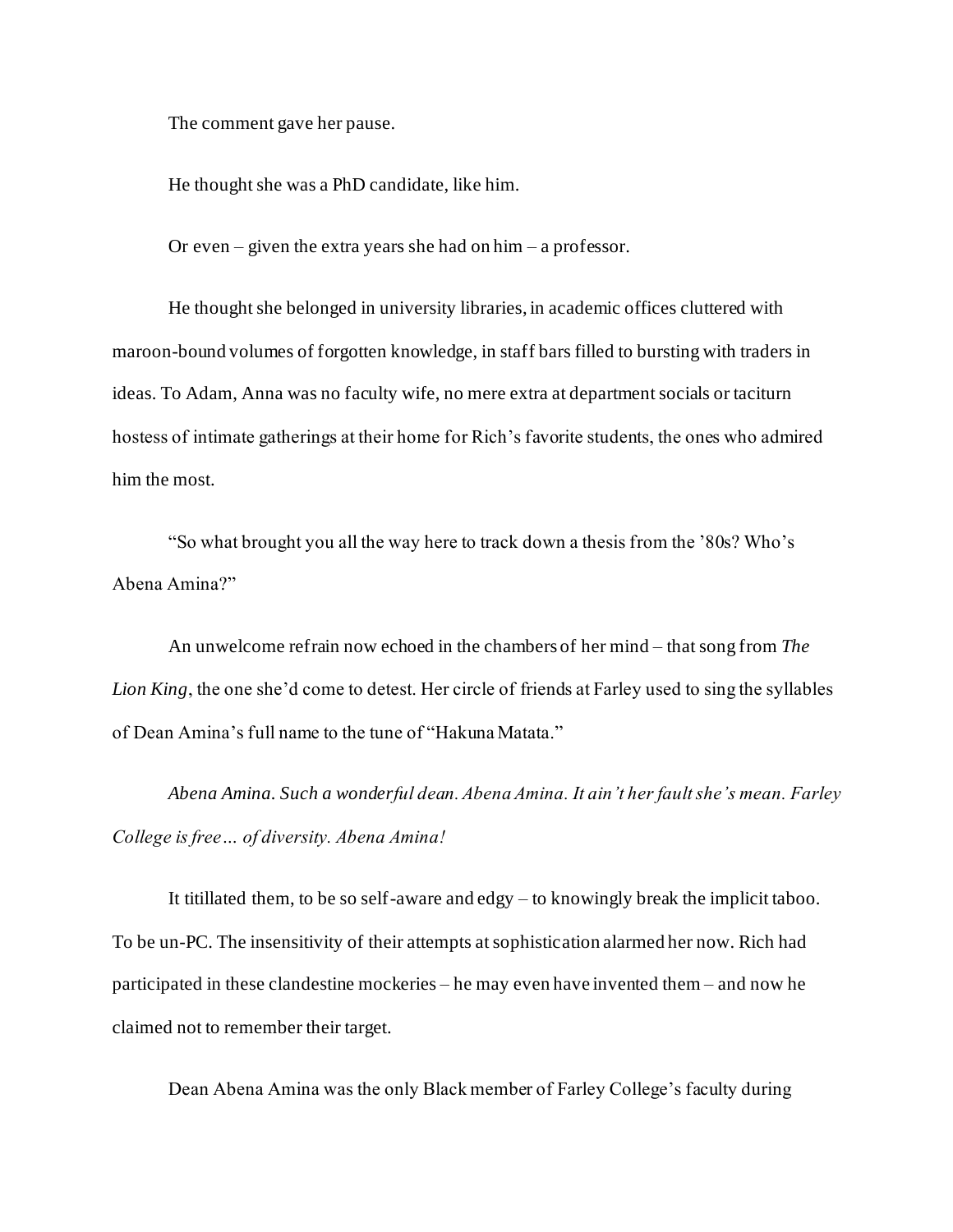Anna's four years as an undergraduate. She'd been hired, her friends surmised, to push the school's new "diversity" agenda. As dean her teaching commitments were minimal – she was responsible only for the 300-level special topics course: Literature of the African Diaspora. Anna hadn't taken it.

"She was my senior thesis advisor," Anna told Adam.

"Senior thesis. Is that what we call an undergraduate dissertation?"

"Probably, yes. Anyway, she died last month."

The words surprised her by catching in her throat, and Adam's face showed concern. Once again, she'd given him the wrong impression. She wasn't sure how to correct it, how to make it clear who she really was.

"I didn't want her to be my advisor," she said. "I cried when they told me."

"Why?"

"I was hoping the head of the English department would take me on, Dr. Stuyvesant. He'd given me a lot of advice on my thesis topic, you see. He told me if I wanted to get into a good grad school – if I wanted eventually to get a PhD – I'd have to develop an expertise on an author outside the canon, someone no one had written about. I chose a twentieth-century Ethiopian-American writer named Theodros Cissay."

"But Abena Amina did linguistics. Was she the right supervisor for a literature topic?"

"My boyfriend at the time said he thought it was a political decision."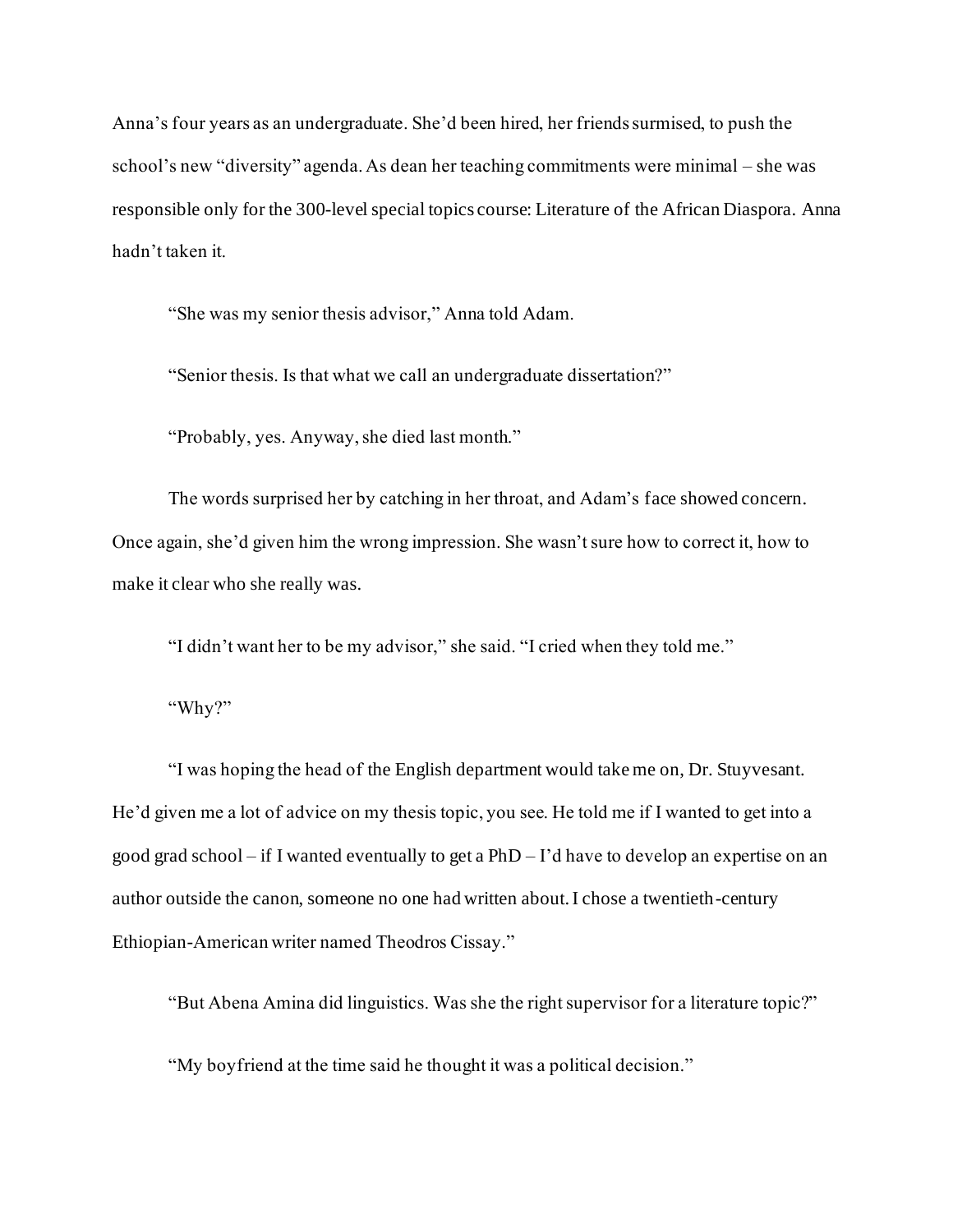"In other words, this Stuyvesant bloke didn't know anything about the author and he didn't want to be shown up. So he pawned you off on the one member of staff who'd done research on Ethiopia – even if it was linguistics."

It occurred to Anna that Stuyvesant might not even have known that Dr. Amina was a linguist, only that she was Ethiopian.

Anna hadn't known anything about Dr. Amina either, except that she approached each thesis meeting with a paralyzing dread. The dean's office was far away from the cozy cottage that housed the English staff, in the lofty Brunston Building, accommodating the president of the college and other high-ranking administrative elites. Anna had felt dwarfed by the antebellum architecture, which cast its illustrious shadows on Farley's main quad. Her knees shook as she moved through the Ionic columns and climbed the marble staircase. She announced her presence to the secretary who guarded Dr. Amina's office and sat outside to wait. When finally she was called to enter the inner sanctum, Anna nearly swooned at the exoticism of the décor. The whitewashed walls had been lavishly draped in brightly colored mementoes of Dr. Amina's homeland – posters in carved wooden frames, rich tapestries, ebony coffee tables, polished smooth and gleaming. Anna felt like a powerless diplomat in a foreign land where her own customs held no currency.

\*

Their entrées arrived – steaming bowls of meat and vegetables in thick spicy stews, accompanied by abundant bubbly flatbreads dripping in butter. "Let me guess," Adam said, spooning chunks of lamb onto his plate. "You switched to linguistics when you started working with Abena Amina. She was your inspiration."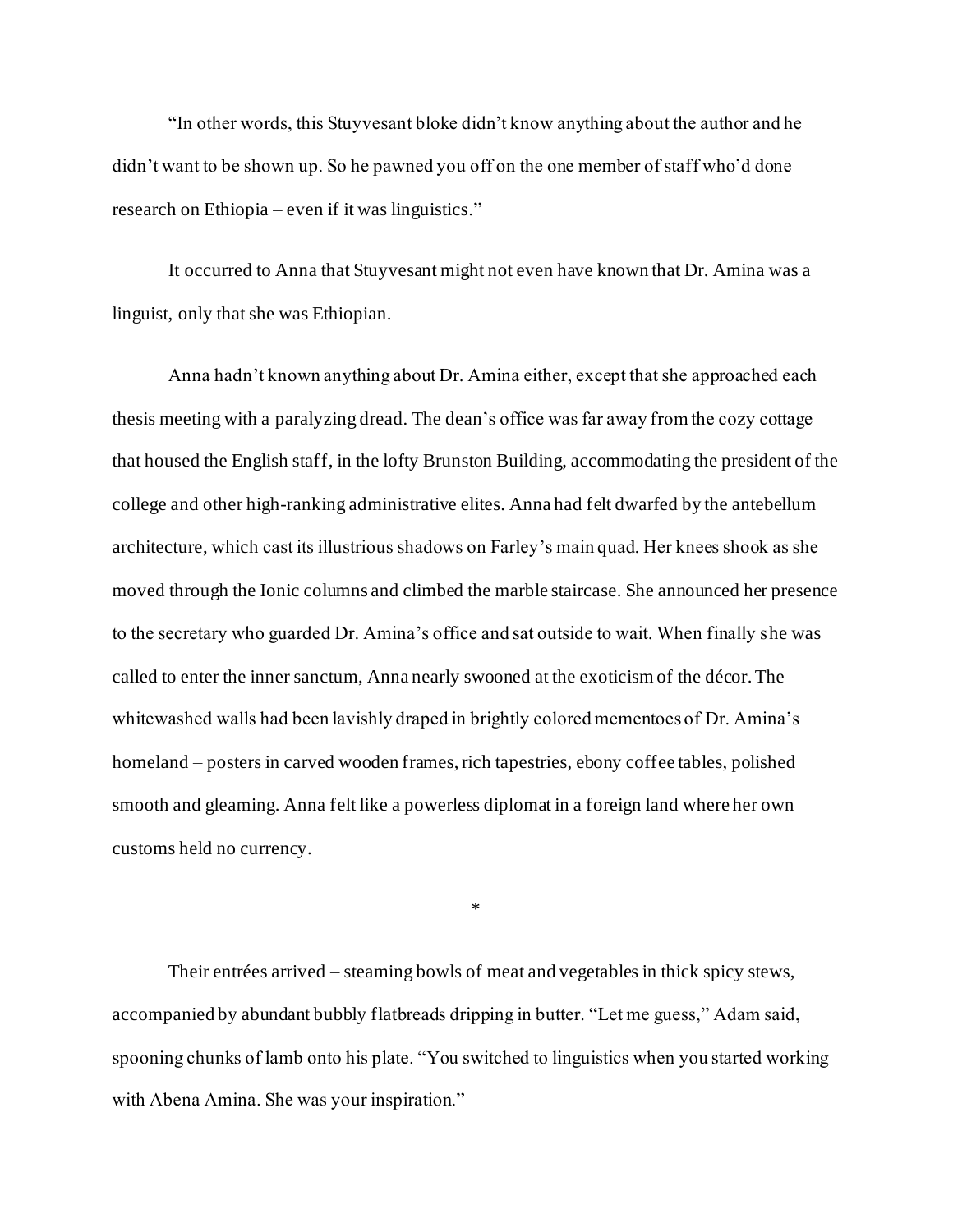"No," said Anna. "I stuck to my original topic, desperately trying to find an angle on the work of an author I couldn't understand. I hated writing it. I hated working with Dr. Amina. She found fault with everything I did. She gave me a D on my final thesis, which meant I couldn't go to grad school."

"You didn't go on to further study?" Adam asked in astonishment.

She shook her head no. "My boyfriend did, though. He graduated *summa cum laude* and went on to do his PhD at Princeton. He's head of the English department at Farley now. He had Stuyvesant as his thesis advisor."

"Did he choose an author from outside the canon?"

"No. He did Faulkner." She let the rest out in one breath. "We got married soon after he graduated, and I got a job administering literacy tests in the public-school system. I still have that job," she added. "And we're still married."

That was it, the whole truth, laid bare before Adam's wide eyes. She'd unburdened herself of the load she'd been carrying, not just during this uncommon excursion, but also for the last 13 years of her life. Now that it was out in the open it seemed paltry, weak, a pathetic thing to have wasted a life over.

"So reading the thesis was a way of confirming she wasn't qualified to supervise you," Adam proposed. "To prove you were badly advised, that the mark wasn't fair."

The naivety of his assumptions drew out the one thing she'd not yet revealed, the hopeful flicker that danced in the dark emptiness of regret.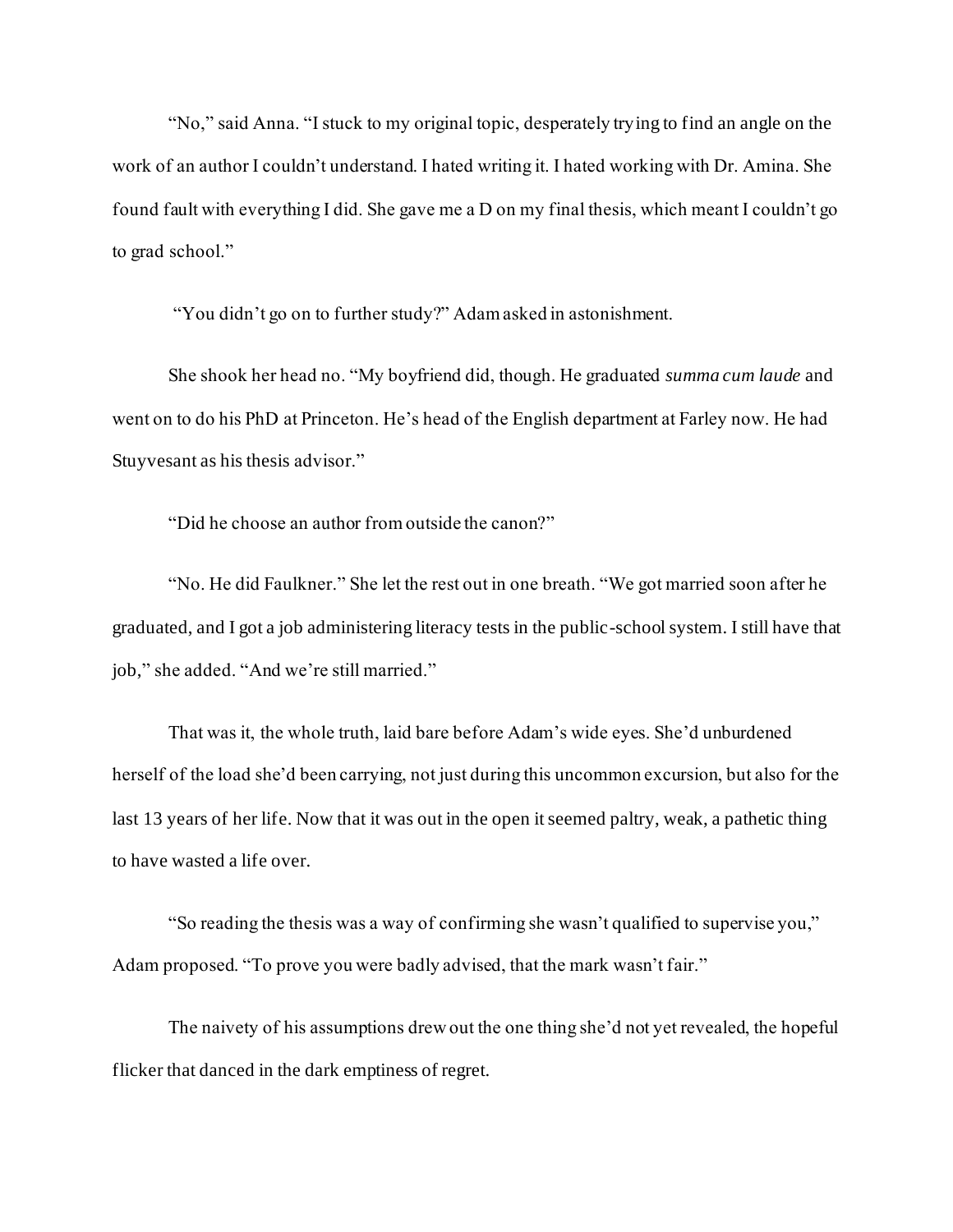"Do you know the verse from the Talmud about the angel and the blade of grass?" she asked.

She was surprised to learn he'd never heard of it. The passage had made a regular appearance, illustrated in a variety of ways, on Anna's social media feeds. Dr. Amina had cited it as an epigraph to her thesis. It was probably much less well known in 1985.

"'Over every blade of grass an angel bends to whisper: Grow! Grow!' Midrash Rabba, Bereshit 10:6."

Was it an angel that had whispered the imperative to her  $-g_0$  – that sent her to Washington to stand among Dr. Amina's grieving Howard University students – her conspicuous white skin blushing with the inappropriateness of her presence among those tear-stained black and brown faces?

Who was she to pretend to mourn a woman she'd despised?

Or thought she despised. She'd never even troubled herself to get to know her.

The messages from the student testimonies harmonized with a common chord: *Dr. Amina saw straight through me. Dr. Amina challenged me as no one else could.*

*Dr. Amina was scary AF.* The crowd was swaying, pulsing in these rhythms, releasing pain through the valve of their collective laughter.

And Anna had found herself swaying too, caught in the wave of the sorrow of others, eventually locating the distinct note of her own pain.

"What is it, Ms. Chappell, that you'd truly wish to study? I am not convinced it's the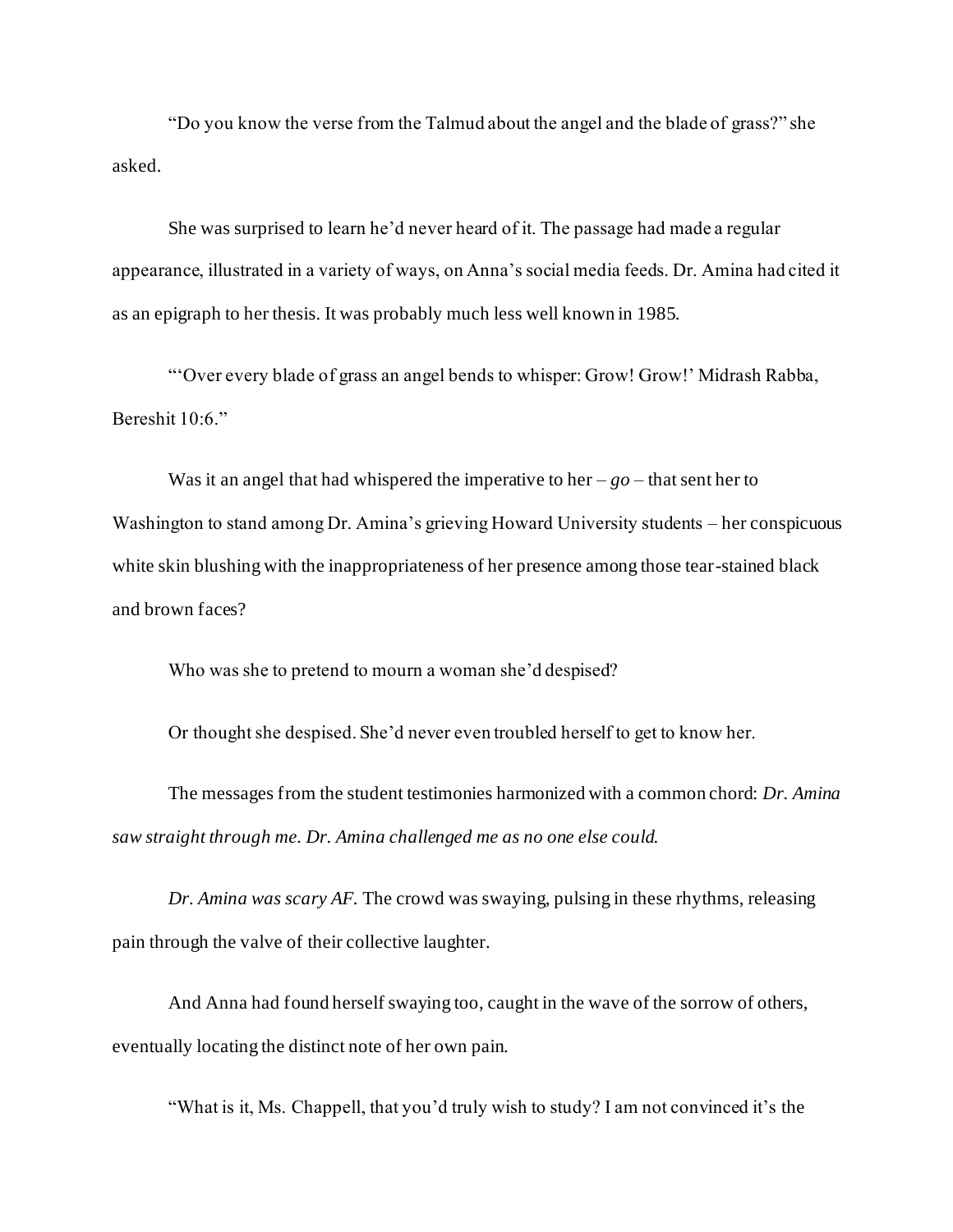writings of Theodros Cissay."

Anna had known first-hand the terrifying intensity of Dr. Amina's gaze. She'd reeled in the aftereffects of being so exposed, of having been seen, straight through.

But to be seen through is still to be seen, and Anna had ungraciously refused her advisor's offering, again and again.

### *Go! Go!*

The imperative had not ceased after her revelation in Washington. It grew instead ever stronger, enticing her to seek out every biographic detail she could find about her late mentor, details that Dr. Amina would have offered freely, had Anna simply asked.

Abena Amina was the child of political refugees from Ethiopia. They fled to London in 1974, when she was a teenager. She studied English literature and linguistics at the University of Birmingham. She moved to the U.S. after earning her PhD. She left Farley to take up a position at Howard where, Anna surmised, she was given a warm welcome, where students would have flocked to her office-sanctuary, allowing themselves to be laid bare by her insights, grateful recipients of her wisdom.

Anna thought now of the fat white man in the staff bar and his mostly silent, mostly female retinue. She thought of the many dinner parties Rich hosted for his eager undergraduates, fledgling academics, mostly female, desperate to please.

### *Go! Go!*

The imperative pushed her beyond this desperate approval-seeking, replacing it with